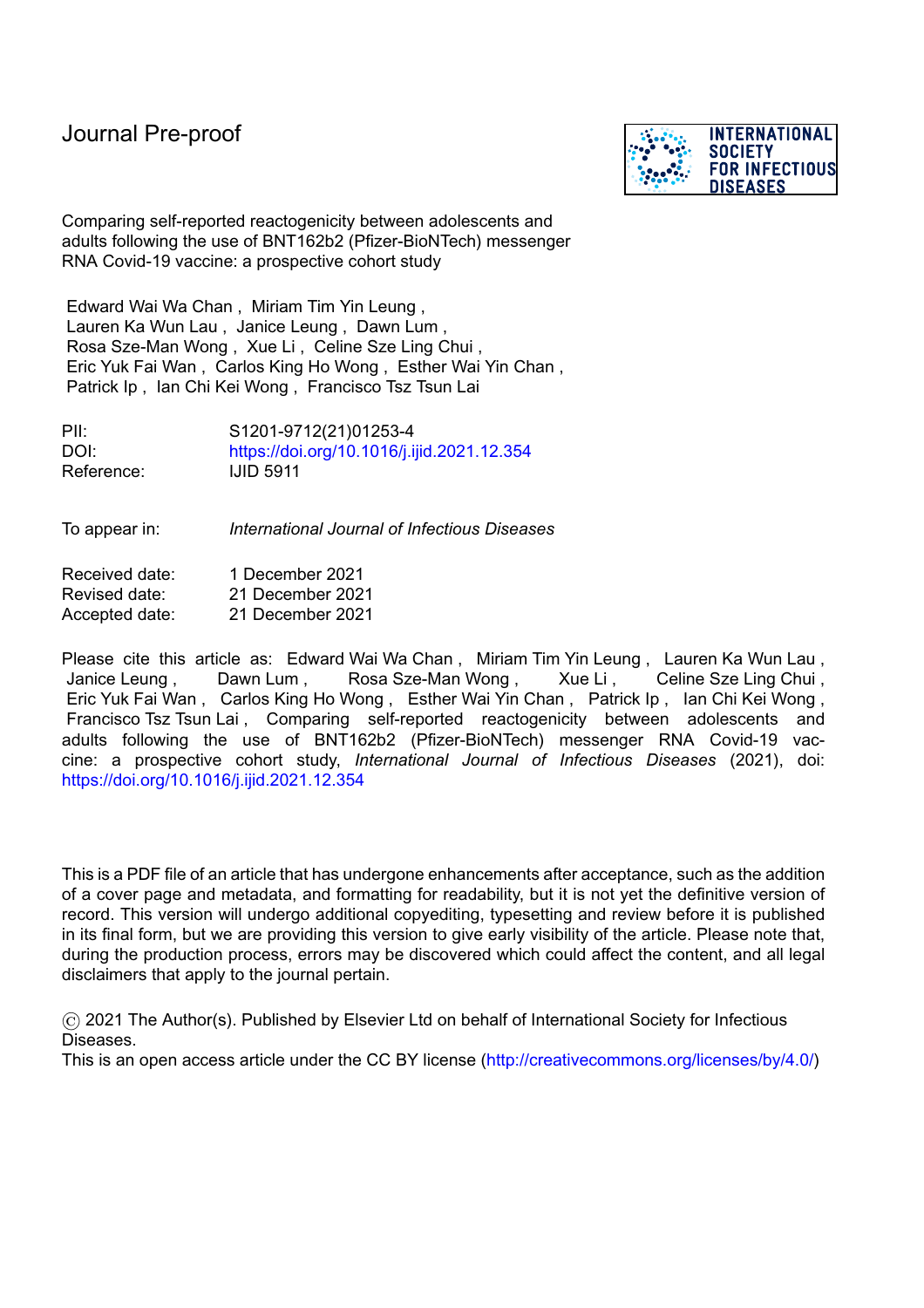## **HIGHLIGHTS**

• Marked age differences in adverse reaction risks from BNT162b2 vaccination

l

- Moderately increased risks from BNT162b2 in adolescents compared to adults
- Self-reported adverse reactions peaked on first follow-up day after vaccination

Journal Prezion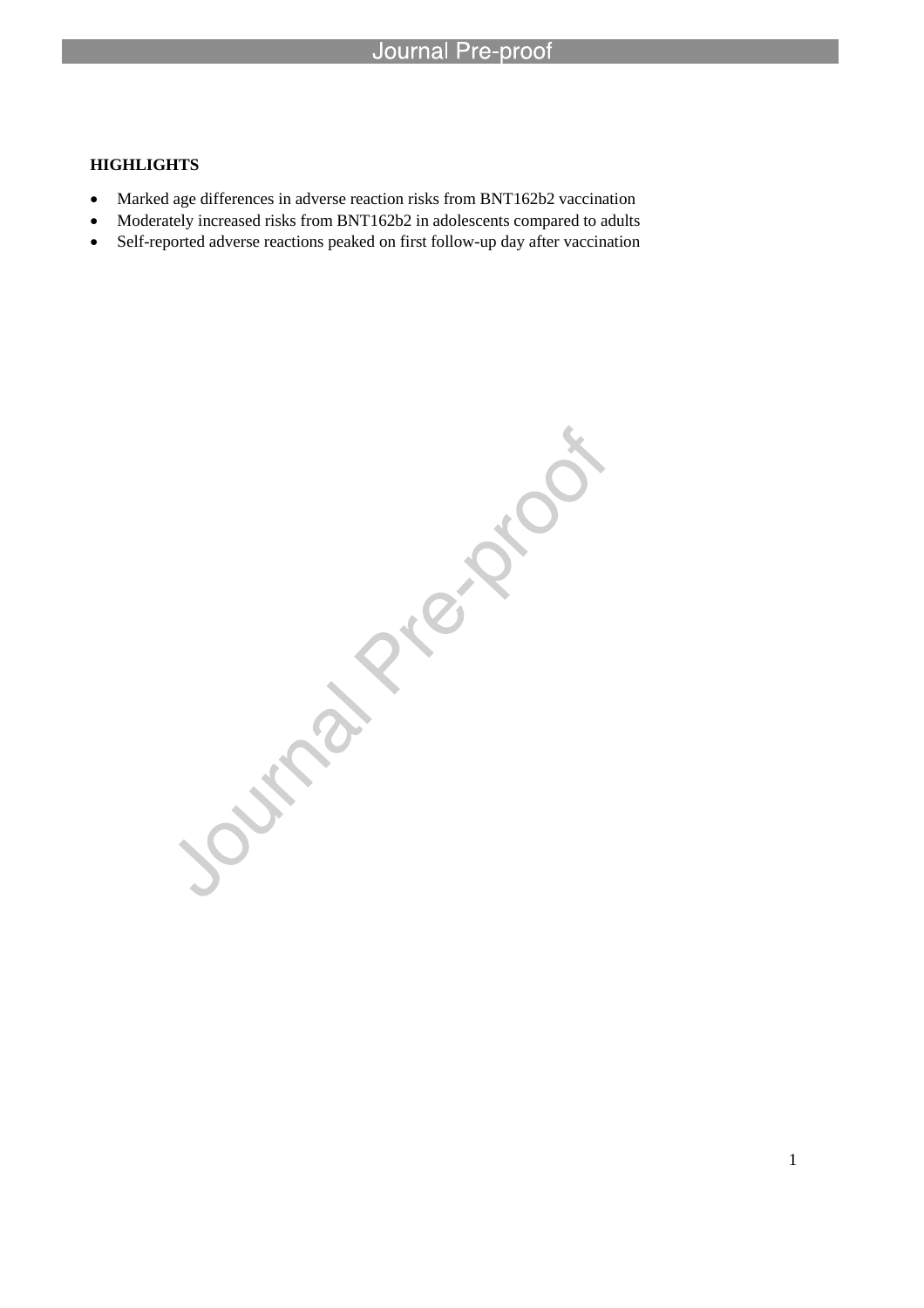l

Comparing self-reported reactogenicity between adolescents and adults following the use of

BNT162b2 (Pfizer-BioNTech) messenger RNA Covid-19 vaccine: a prospective cohort study

Edward Wai Wa Chan<sup>1,2</sup>, Miriam Tim Yin Leung<sup>1</sup>, Lauren Ka Wun Lau<sup>1</sup>, Janice Leung<sup>2</sup>, Dawn Lum<sup>1</sup>, Rosa Sze-Man Wong<sup>1</sup>, Xue Li<sup>1,2,3</sup>, Celine Sze Ling Chui<sup>2,4,5</sup>, Eric Yuk Fai Wan<sup>1,2,6</sup>, Carlos King Ho Wong<sup>1,2</sup>, Esther Wai Yin Chan<sup>1,2</sup>, Patrick Ip<sup>7</sup>, Ian Chi Kei Wong<sup>1,2</sup>, Francisco Tsz Tsun Lai $\overline{1,2^*}$ 

- 1 Centre for Safe Medication Practice and Research, Department of Pharmacology and Pharmacy, Li Ka Shing Faculty of Medicine, The University of Hong Kong, Pokfulam, Hong Kong, China
- 2 Laboratory of Data Discovery for. Health (D²4H), Hong Kong Science and Technology Park, Hong Kong, China
- 3 Department of Medicine, Li Ka Shing Faculty of Medicine, The University of Hong Kong, Pokfulam, Hong Kong, China
- 4 School of Nursing, Li Ka Shing Faculty of Medicine, The University of Hong Kong, Pokfulam, Hong Kong, China
- 5 School of Public Health, Li Ka Shing Faculty of Medicine, The University of Hong Kong, Pokfulam, Hong Kong, China
- 6 Department of Family Medicine and Primary Care, Li Ka Shing Faculty of Medicine, The University of Hong Kong, Pokfulam, Hong Kong, China
- 7 Department of Paediatrics and Adolescent Medicine, Li Ka Shing Faculty of Medicine, The University of Hong Kong, Pokfulam, Hong Kong, China

\* Correspondence to Dr. Francisco Tsz Tsun Lai

Mailing address for corresponding and alternate corresponding author: Units 1201-1206, 1223 & 1225, 12/F, Building 19W, 19 Science Park West Avenue, Hong Kong Science Park, Pak Shek Kok, New Territories, Hong Kong, China. Email: fttlai@hku.hk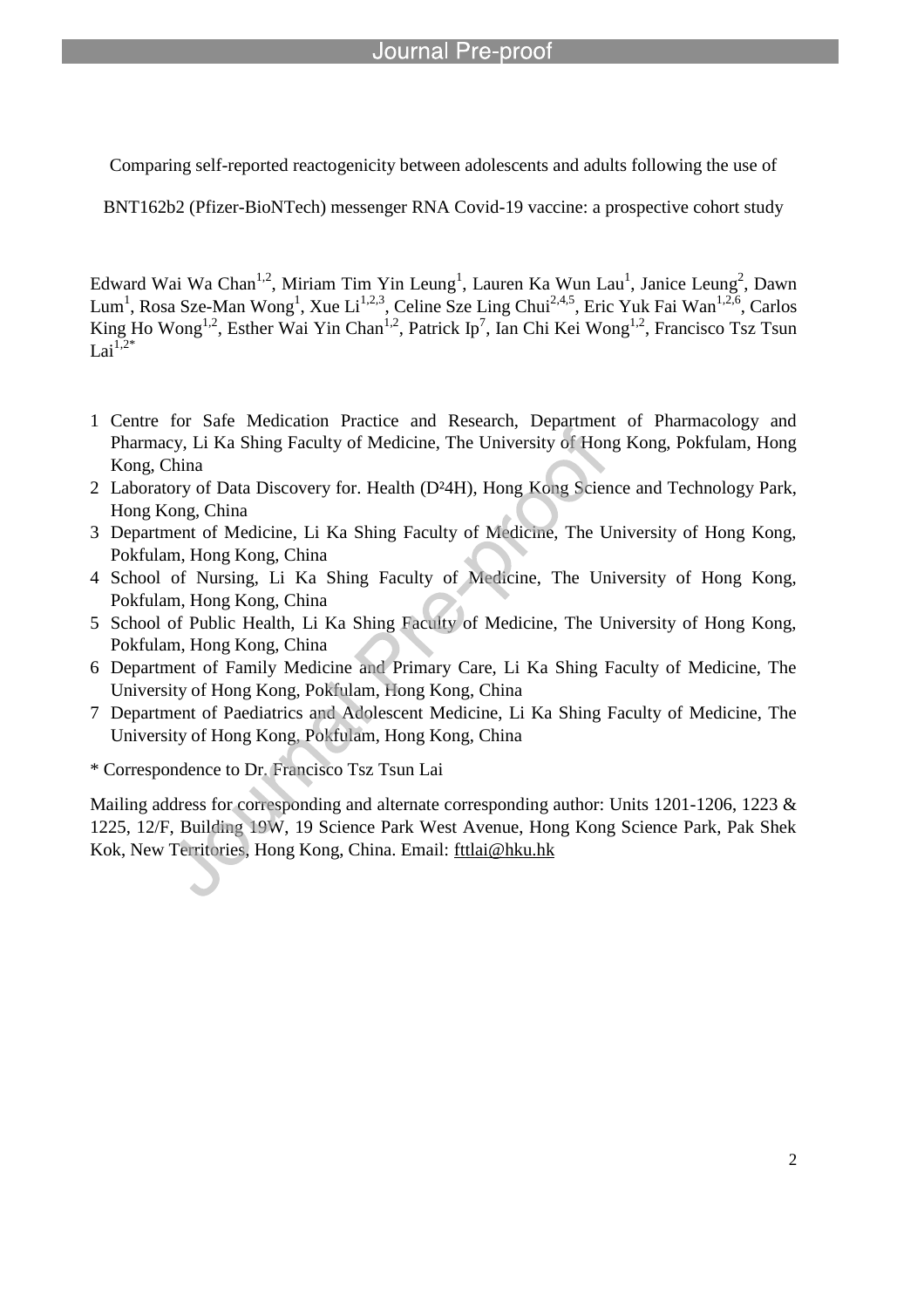#### ABSTRACT

l

*Objectives*: Although clinical data have shown that the BNT162b2 vaccine, which is widely used in many countries, is safe and effective as a protection against the Covid-19 infection, extant research in adverse reactions using real-world data of various socio-demographic characteristics is scant.

*Methods*: We conducted a prospective cohort study to compare age differences in self-reported reactogenicity of BNT162b2 in Hong Kong. A total of 1,516 participants were intensively followed up for two weeks following both doses of BNT162b2 vaccination, during which their basic demographic, health conditions, and medication information were collected.

*Results*: Results from generalized mixed model showed that compared with adults aged 18 – 59, older adults aged 60 or above had a lower risk of adverse reactions, and adolescents aged  $12 - 17$ had a moderately higher risk.

*Conclusions*: Results of this study should be informative to parents considering BNT162b2 vaccination for their children in that moderately increased reactogenicity compared with adults is anticipated.

Keywords: Covid-19, vaccine safety, pharmacovigilance, epidemiology, paediatrics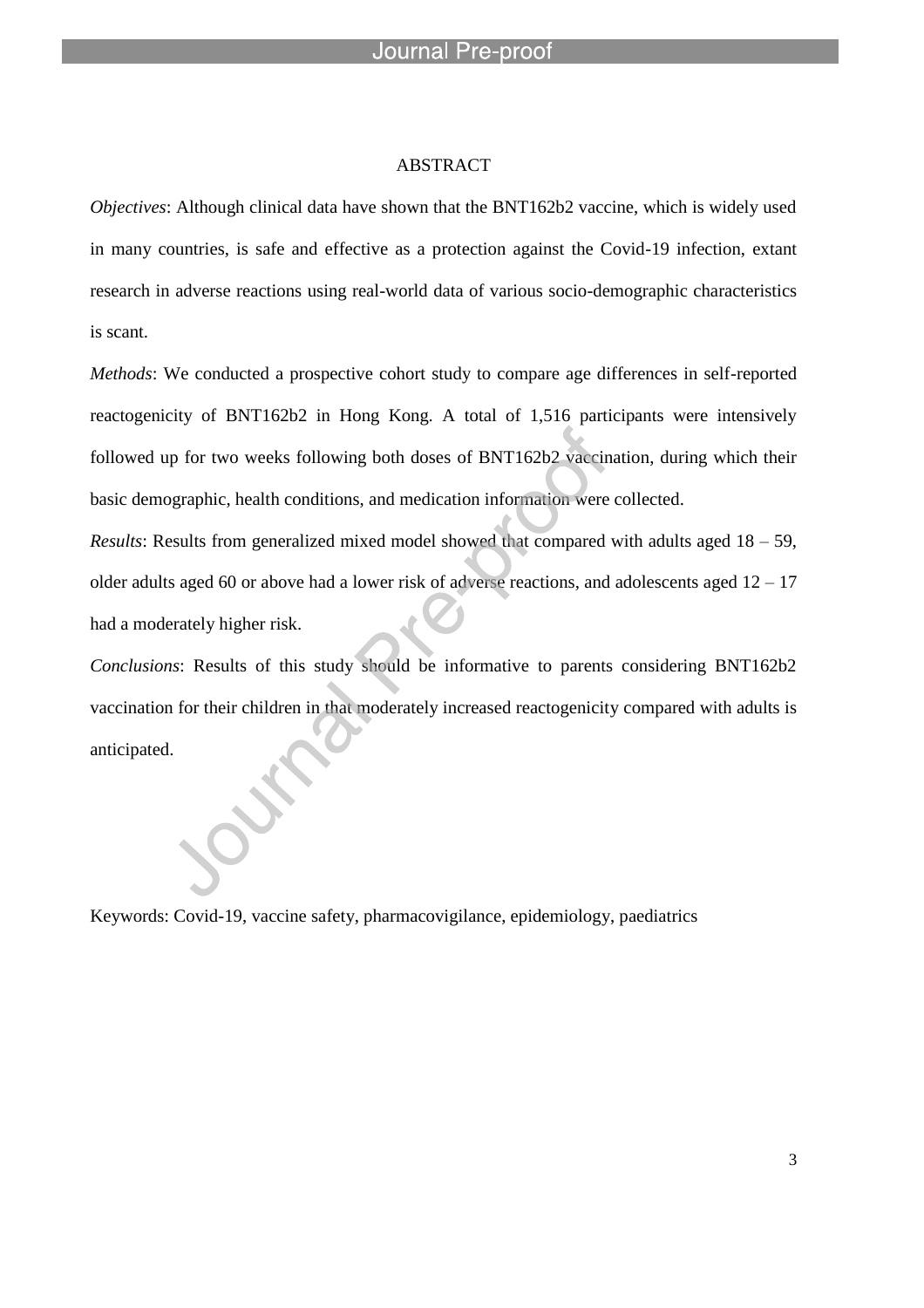l

The BNT162b2 messenger RNA Covid-19 vaccine, widely used in more than 100 countries worldwide, has been shown to be safe and effective in protecting populations from the infection of SARS-CoV-2 (Polack et al., 2020; Thomas et al., 2021; Walsh et al., 2020). According to clinical trial data, more than 80% of BNT162b2 recipients reported postvaccination adverse reactions such as pain and tiredness, although an extremely small proportion of these reactions required medical interventions (Polack et al., 2020). Current research seldom examined such adverse reactions in sub-populations of various socio-demographic characteristics, however.

Since the emergency use of BNT162b2 in adolescents aged 12 or above has been approved in an increasing number of jurisdictions worldwide with few substitutes (Frenck et al., 2021), its self-reported reactogenicity as compared to adult recipients in real-world settings should be examined to better inform parents' decision to permit their children to receive the vaccine (Musa et al., 2021). This study aimed to assess the potential risk differences in the selfreported reactogenicity of BNT162b2 among adolescents, middle-aged adults, and older adults.

### **METHODS**

A prospective cohort design with self-reported data was adopted for this study. Data were collected on the first-dose vaccination day as baseline. Participants were then followed up on the first, second, third, seventh, and the fourteenth day following both doses of vaccination. Basic demographic, health conditions, and medication information were collected during baseline and any self-report adverse reactions were collected throughout the observation period\*.

Generalized linear mixed model was performed to examine the association between age group and self-reported adverse reactions † , adjusting for person-level and measurement-level covariates<sup>‡</sup>. Listwise deletion was applied for missing data due to its relatively negligible proportion. Odds ratios and confidence intervals were obtained for comparisons of risks between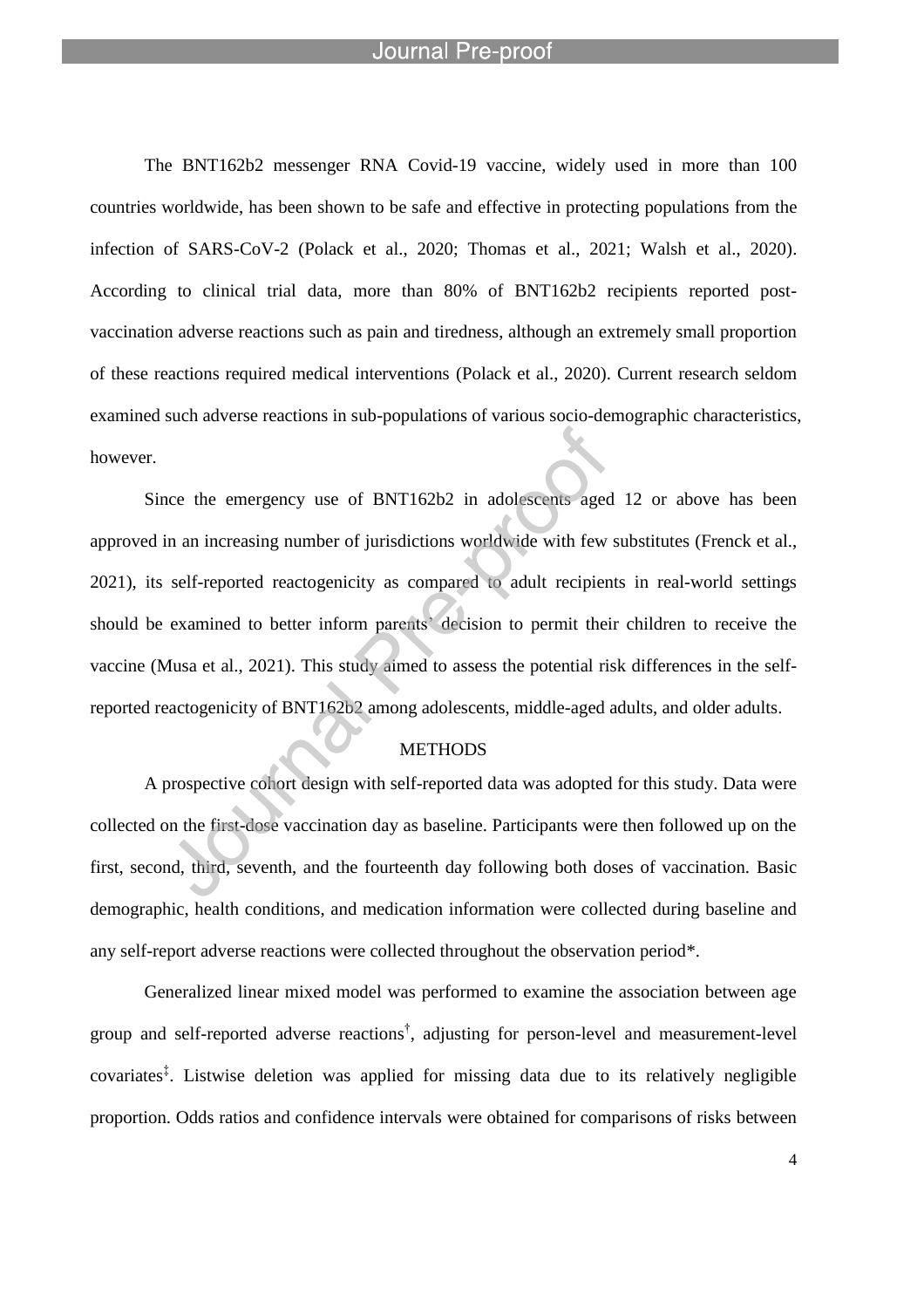l

the trichotomized age groups (adolescents 12–17 years; middle-aged adults 18–59 years; and elderly 60 years or above) at .05 significant level by R (version 4.1.1).

## RESULTS

As of  $12<sup>th</sup>$  August 2021, we recruited 2,531 participants (1,016 aged 12-17 years, 759 18-59 years, and 756 60 years or above) who had received BNT162b2. The follow-up success rates of our study were 90.6%, 96.7%, and 72.0% for the adolescent, middle-aged adult, and older adult groups respectively. Details of cohort characteristics are shown in Table 1.

## [Insert Table 1 here]

Among all participants, 1,516 (59.90%) reported the experience of adverse reactions after the first dose, and 1,278 (50.49%) reported adverse reactions following the second. The rates of adverse reactions on the seventh follow-up day of first dose were 4.94%, 5.86%, and 5.71% (same day after second dose: 7.12%, 8.29%, and 7.72%) for adolescents, adults, and older adults respectively. For all examined age groups, the proportion of participants reporting any type of adverse reactions peaked on the first follow-up day (first dose: 63.44%; second dose: 62.22%) after both doses of vaccination and gradually declined, with only very few reports of adverse reactions towards the  $14<sup>th</sup>$  day of follow-up (first dose: 4.44%; second dose: 4.12%).

Results from generalized linear mixed model indicated that compared with middle-aged adults, older adults had reduced odds in any adverse reactions [adjusted odds ratio  $(aOR) = 0.557$ , 95% CI 0.440–0.706], local adverse reactions (aOR = 0.469, 95% CI 0.362–0.608), and systemic adverse reactions ( $aOR = 0.472$ , 95% CI 0.365–0.611). For the adolescent group, results showed there were increased risks in any (aOR = 1.411, 95% CI 1.096–1.816), local (aOR = 1.343, 95% CI 1.020–1.770), and systemic (aOR = 1.427, 95% CI 1.088–1.874) adverse reactions. Estimates for severe adverse reactions were imprecise due to relatively low incidence for both adolescents and older adults. The model results are summarized in Figure 1.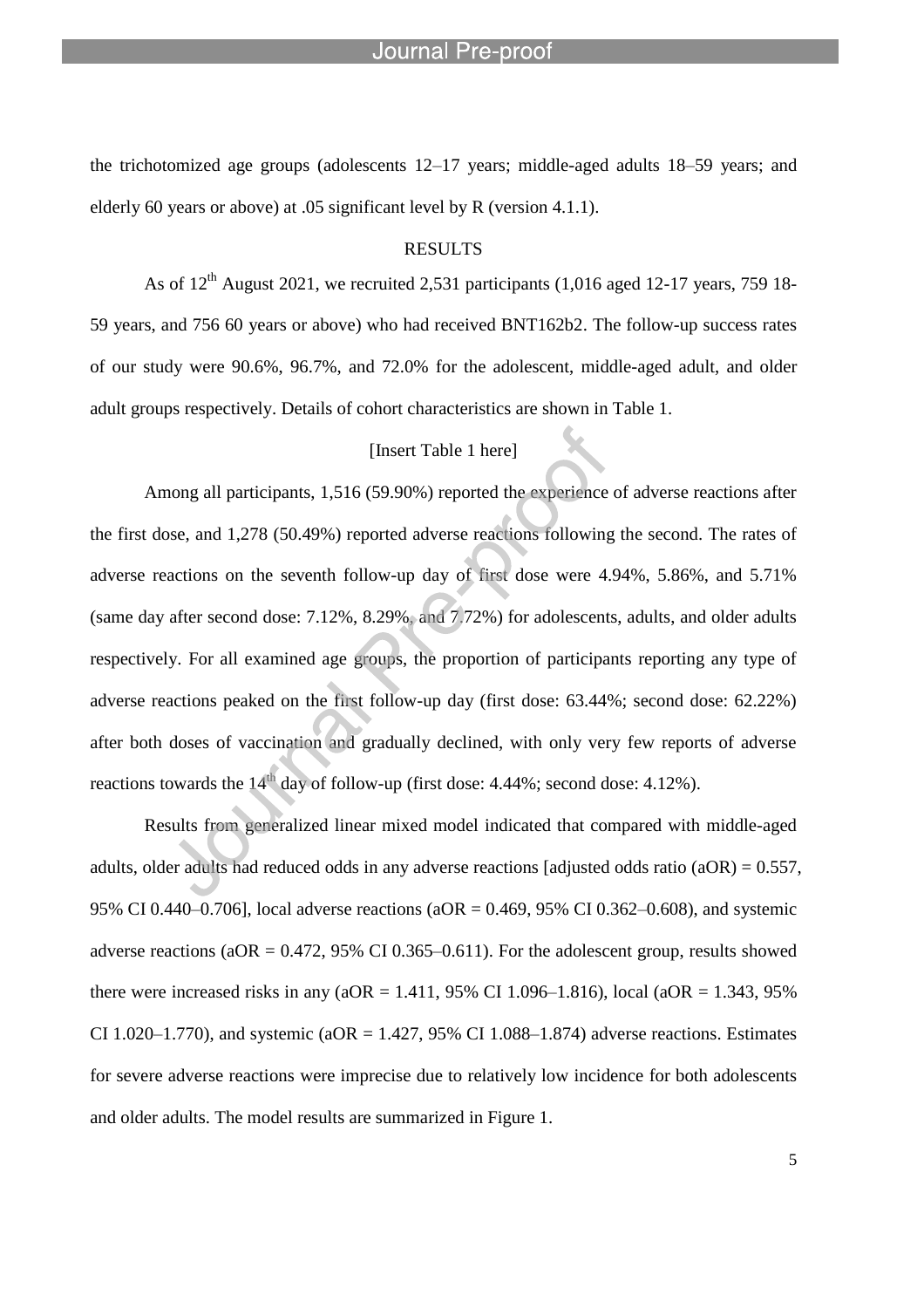[Insert Figure 1 here]

l

#### DISCUSSIONS

While previous clinical trials have reported the reactogenicity of BNT162b2 (Frenck et al., 2021), there has been little existing research reporting the reactogenicity of BNT162b2 in adolescents in the literature. A plausible explanation of the observed age differences is that, consistent with previous research evidence (Woudenberg et al., 2021), the immune response triggered by a viral infection or vaccines in individuals of a younger age is typically stronger than in those of an older age.

Study limitations that need to be taken into consideration include the design of serial selfreport online survey, which entails a risk of omitting the follow-up survey of who had more serious adverse reactions and required medical interventions or were even hospitalized, as evidenced by the imperfect response rates. Self-report bias may also exist in the reactogenicity data, which might partially be induced by the educational gap across the age groups.

The results of this study should be informative to parents considering BNT162b2 vaccination for their children in that moderately increased reactogenicity compared with adults is anticipated, and that severe adverse reactions are rare. Considering the entirety of the existing body of knowledge about the reactogenicity and adverse events following the use of BNT162b2, we believe the benefits of receiving the vaccine still far outweigh the associated risks. Findings should inform the choice of vaccine uptake for parents of eligible adolescents.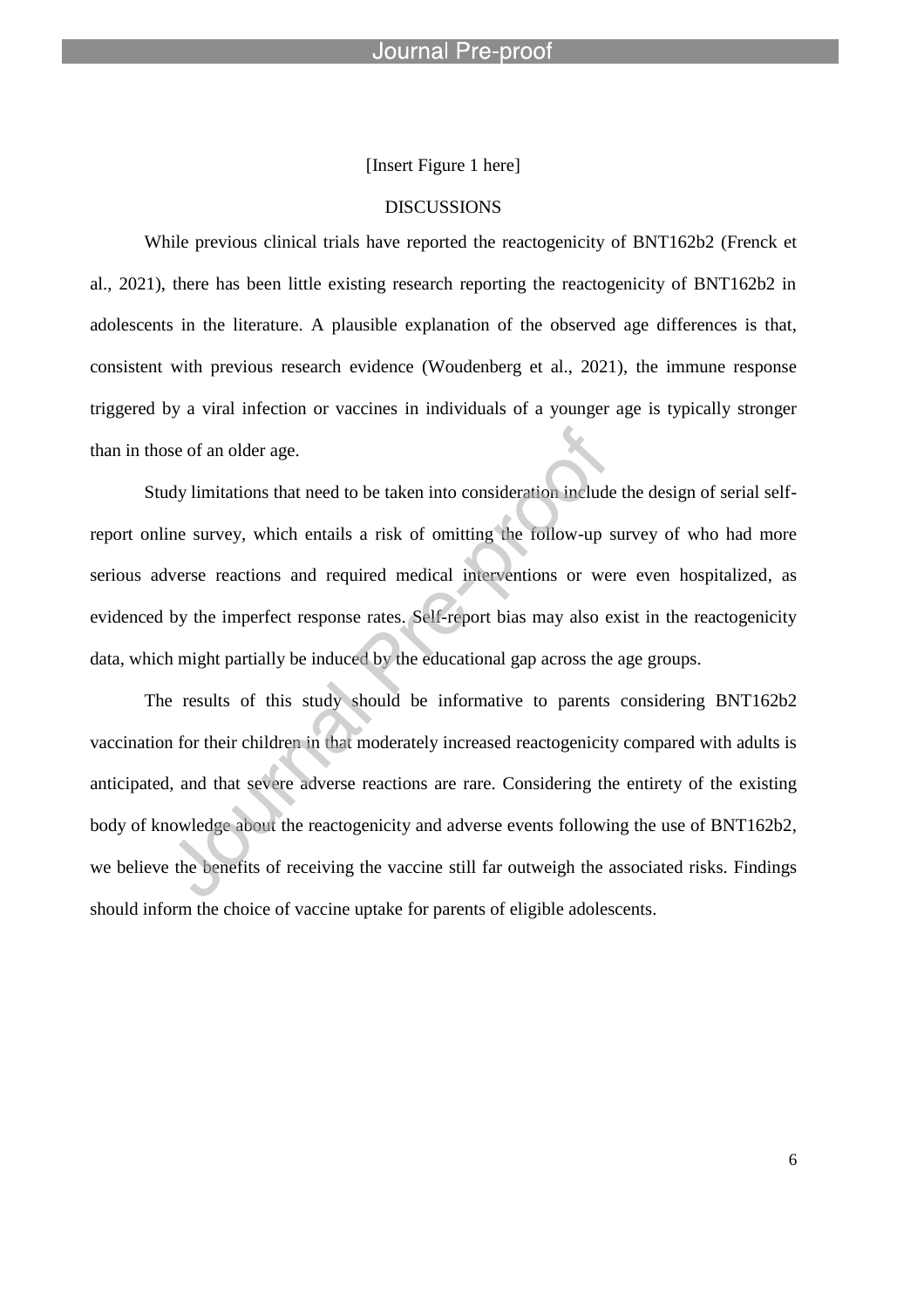l

Footnote:

\*Participants aged 18 or above receiving the first dose of BNT162b2 at government-operated community vaccination centers were recruited since vaccine distribution was commenced on 23<sup>rd</sup> February 2021. For adolescent participants aged  $12 - 17$ , recruitment commenced upon vaccine distribution on 24<sup>th</sup> June 2021. The data collection period for all age groups ended on 22 August 2021. We supplemented the active in-person recruitment with flyers including a quick-response (QR) link to the online survey distributed at healthcare facilities. The link to follow-up surveys was sent to participants via instant text messages and surveys were conducted online using Qualtrics, an online data collection platform. Only those participants who were scheduled to complete the  $14<sup>th</sup>$ -day follow-up survey for the second dose according to the recommended interval between the two doses were included in the analysis. Participants could withdraw from the study anytime.

† Self-reported adverse reactions include local (numbness, soreness, pain, swelling, redness, and itch), systemic (sore throat, tiredness, fever, chills, sweating, cough, headache, muscle pain, joint pain, pain in limbs, abdominal pain, diarrhea, nausea, vomiting, poor appetite, insomnia, feeling unwell, enlarged lymph nodes, rash, and temporary one-sided facial drooping), and severe allergic reactions (hypotension, dizziness, itchy skin rash, swelling of face or tongue, and wheezing/shortness of breath).

‡ Person-level covariates include sex, educational attainment, number of chronic medications, and a range of specified chronic conditions, namely autoimmune diseases (ankylosing spondylitis, psoriasis, rheumatoid arthritis, systemic lupus erythematosus), cancer (both remission and under treatment), respiratory diseases (asthma, chronic obstructive pulmonary disease, and others), and other common chronic illnesses, including hypertension, hypercholesterolemia, heart disease,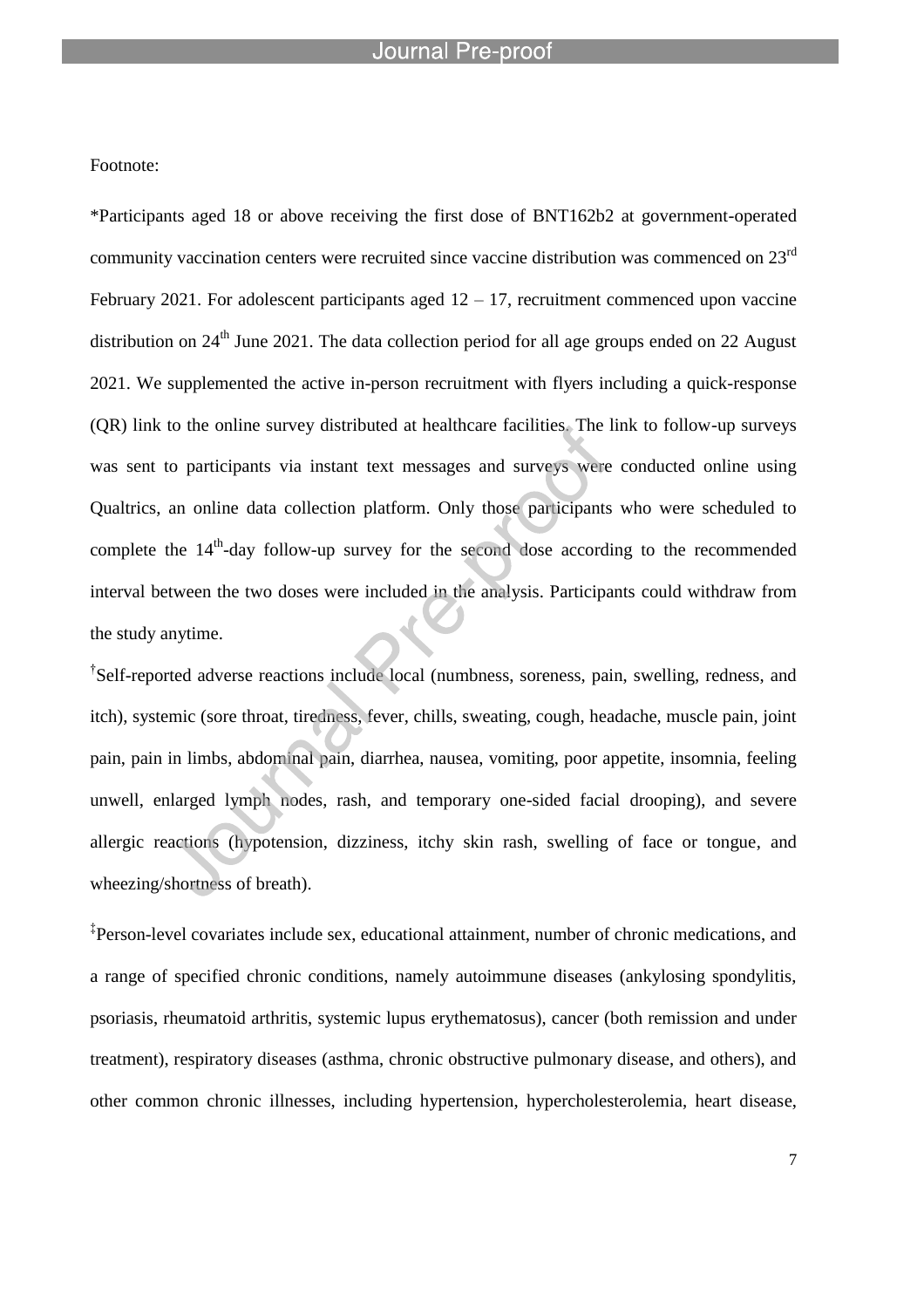l

diabetes, stroke, neurological disorders, mental health disorders, liver problems, and kidney problems. At the measurement level, specific follow-up days (vaccination day, first-, second-, third-, seventh-, and fourteenth-day after vaccination) of both doses were also adjusted for given the anticipated day-dependent reactogenicity.

#### FUNDING

This work was supported by the Food and Health Bureau of the Hong Kong Special Administration Region Government, Hong Kong, China [Ref: COVID19F01].

## COMPETING INTERESTS

FTTL has been supported by the RGC Postdoctoral Fellowship under the Hong Kong Research Grants Council. XL has received research grants from the Food and Health Bureau of the Government of the Hong Kong SAR, research and educational grants from Janssen and Pfizer; internal funding from University of Hong Kong; consultancy fee from Merck Sharp & Dohme, unrelated to this work. CSLC has received grants from the Food and Health Bureau of the Hong Kong Government, Hong Kong Research Grant Council, Hong Kong Innovation and Technology Commission, Pfizer, IQVIA, and Amgen; personal fee from Primevigilance Ltd.; outside the submitted work. EYFW has received research grants from the Food and Health Bureau of the Government of the Hong Kong SAR, and the Hong Kong Research Grants Council, outside the submitted work. ICKW reports research funding outside the submitted work from Amgen, Bristol-Myers Squibb, Pfizer, Janssen, Bayer, GSK, Novartis, the Hong Kong RGC, and the Hong Kong Health and Medical Research Fund, National Institute for Health Research in England, European Commission, National Health and Medical Research Council in Australia,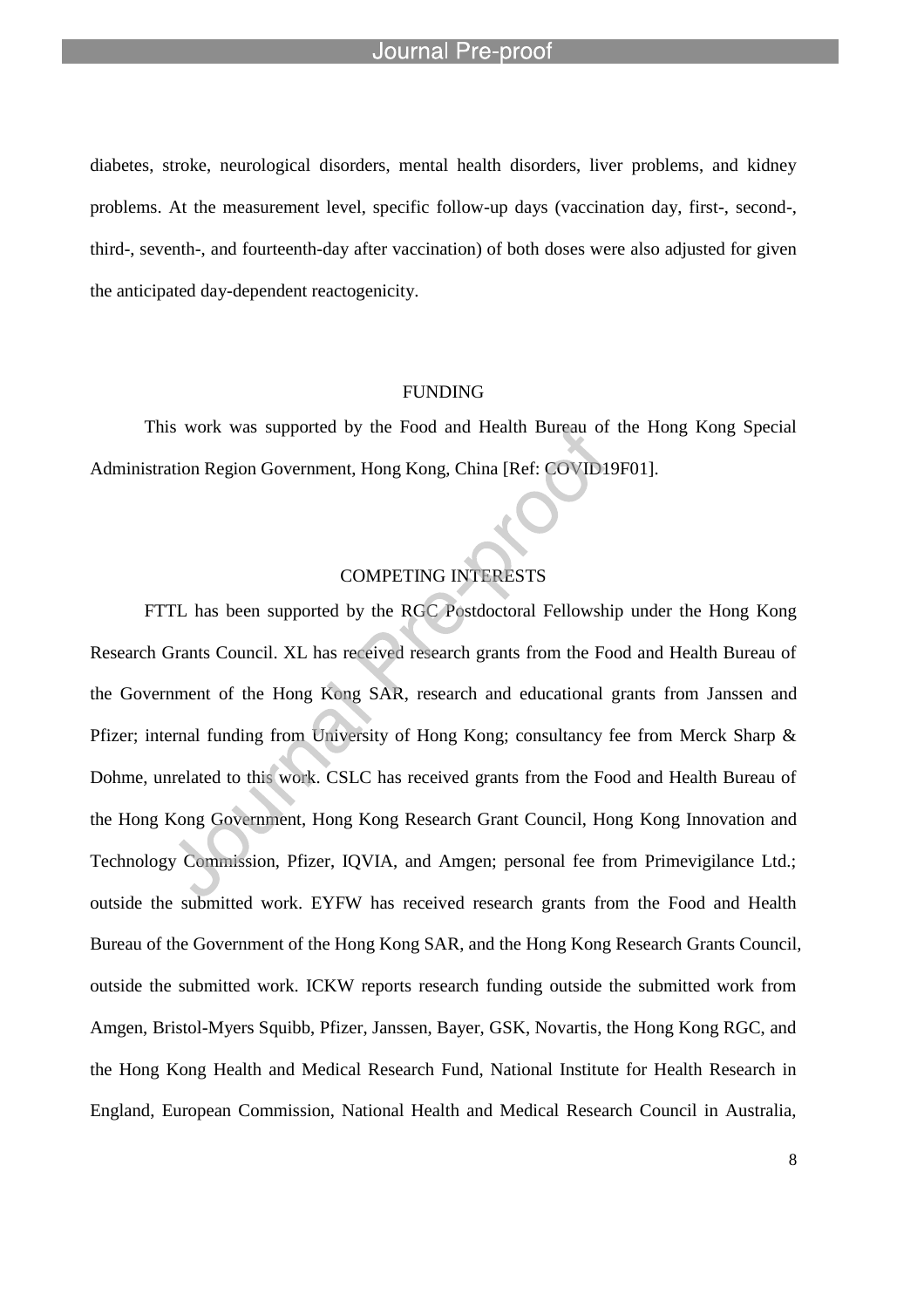l

**SILLE** 

and also received speaker fees from Janssen and Medice in the previous 3 years. EWYC reports honorarium from Hospital Authority, grants from Research Grants Council (RGC, Hong Kong), grants from Research Fund Secretariat of the Food and Health Bureau, grants from National Natural Science Fund of China, grants from Wellcome Trust, grants from Bayer, grants from Bristol-Myers Squibb, grants from Pfizer, grants from Janssen, grants from Amgen, grants from Takeda, grants from Narcotics Division of the Security Bureau of HKSAR, outside the submitted work.

## ETHICS APPROVAL AND CONSENT TO PARTICIPATE

Our study was approved by the Institutional Review Board of the University of Hong Kong/Hospital Authority Hong Kong West Cluster (UW-21-090) and the Department of Health Ethics Committee (LM 21/2021).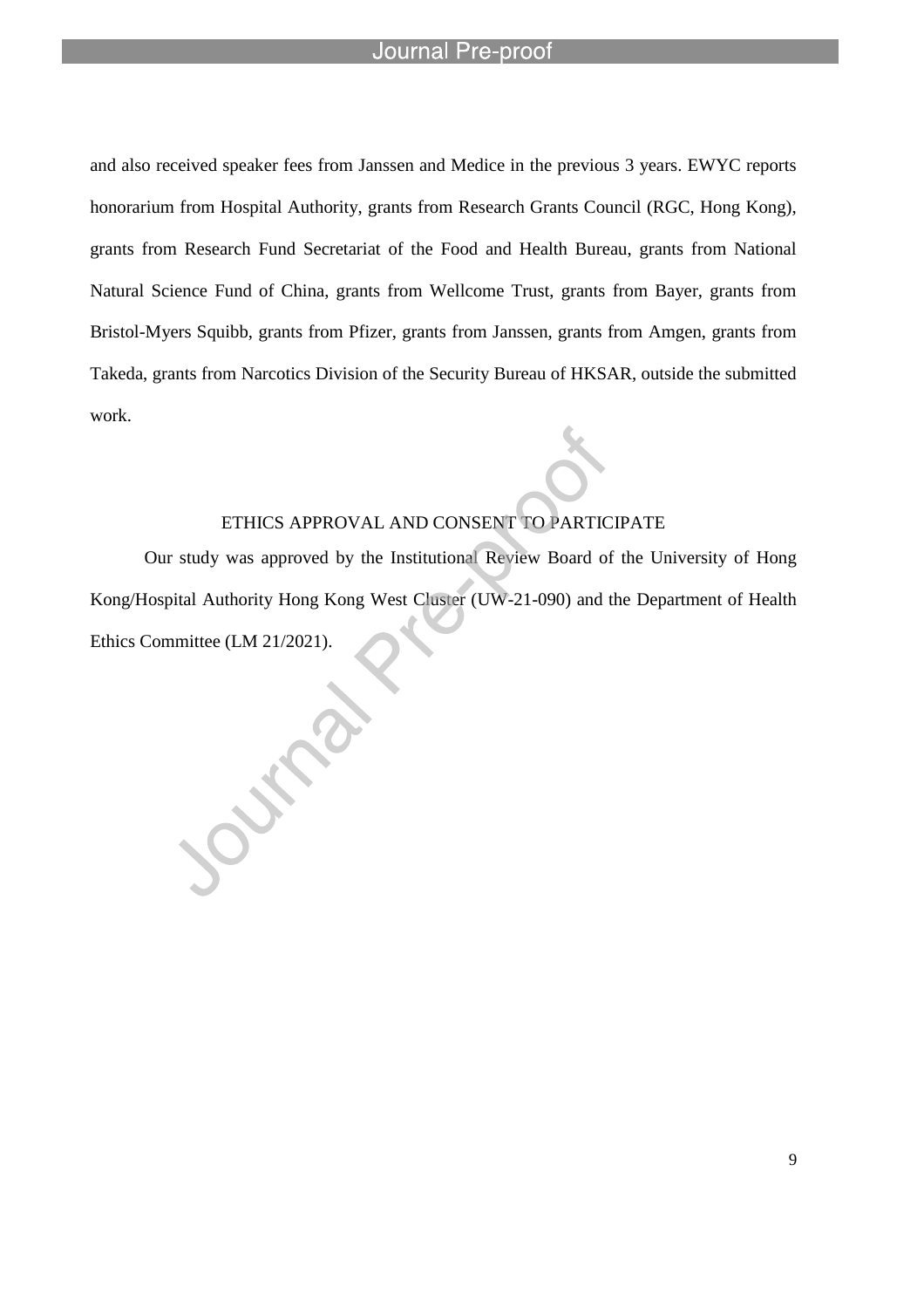l

#### **Declaration of interests**

The authors declare the following financial interests/personal relationships which may be considered as potential competing interests: FTTL has been supported by the RGC Postdoctoral Fellowship under the Hong Kong Research Grants Council. XL has received research grants from the Food and Health Bureau of the Government of the Hong Kong SAR, research and educational grants from Janssen and Pfizer; internal funding from University of Hong Kong; consultancy fee from Merck Sharp & Dohme, unrelated to this work. CSLC has received grants from the Food and Health Bureau of the Hong Kong Government, Hong Kong Research Grant Council, Hong Kong Innovation and Technology Commission, Pfizer, IQVIA, and Amgen; personal fee from Primevigilance Ltd.; outside the submitted work. EYFW has received research grants from the Food and Health Bureau of the Government of the Hong Kong SAR, and the Hong Kong Research Grants Council, outside the submitted work. ICKW reports research funding outside the submitted work from Amgen, Bristol-Myers Squibb, Pfizer, Janssen, Bayer, GSK, Novartis, the Hong Kong RGC, and the Hong Kong Health and Medical Research Fund, National Institute for Health Research in England, European Commission, National Health and Medical Research Council in Australia, and also received speaker fees from Janssen and Medice in the previous 3 years. EWYC reports honorarium from Hospital Authority, grants from Research Grants Council (RGC, Hong Kong), grants from Research Fund Secretariat of the Food and Health Bureau, grants from National Natural Science Fund of China, grants from Wellcome Trust, grants from Bayer, grants from Bristol-Myers Squibb, grants from Pfizer, grants from Janssen, grants from Amgen, grants from Takeda, grants from Narcotics Division of the Security Bureau of HKSAR, outside the submitted work.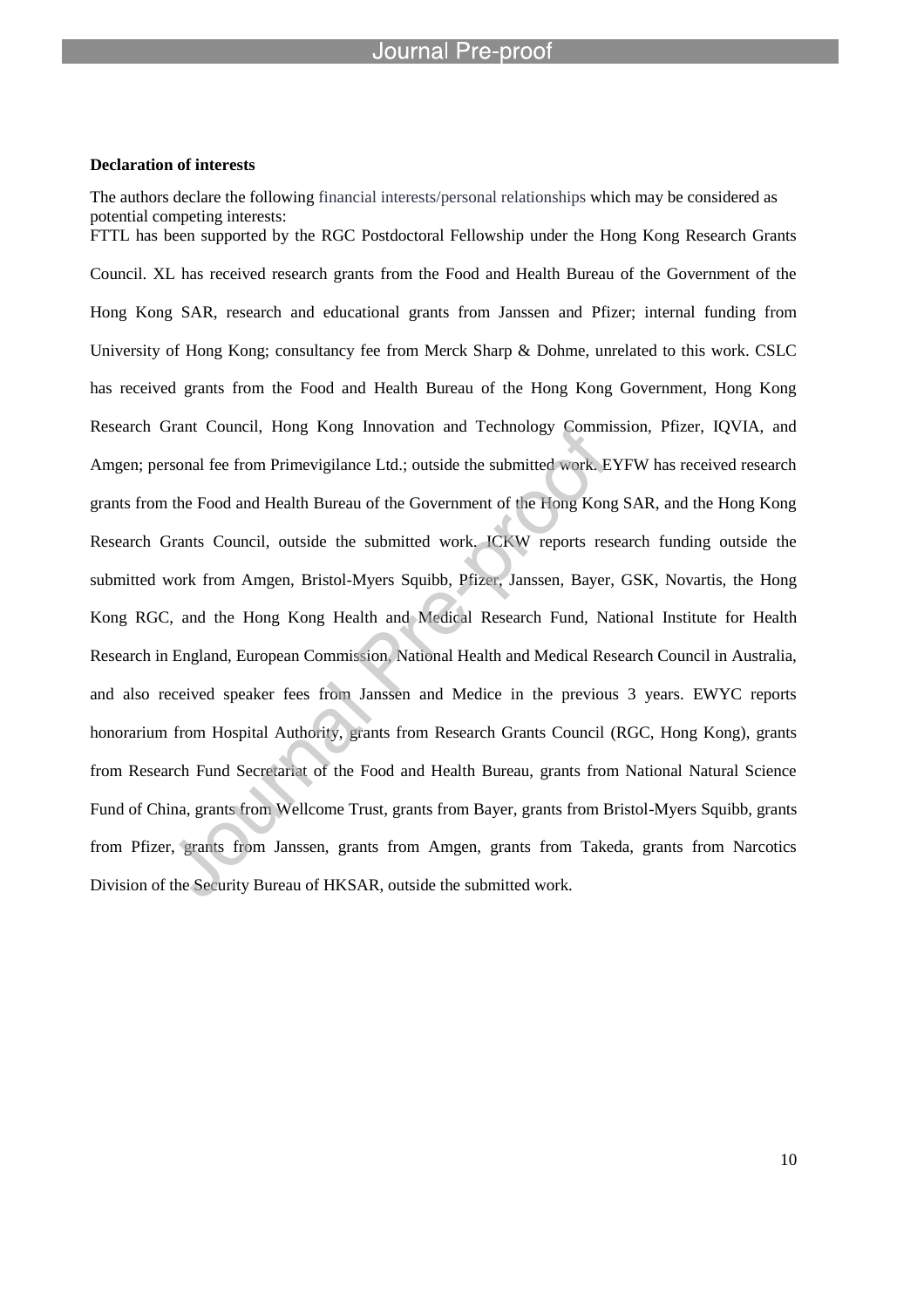#### **REFERENCES**

l

Frenck, R. W., Jr., Klein, N. P., Kitchin, N., Gurtman, A., Absalon, J., Lockhart, S., . . . Gruber, W. C. Safety, Immunogenicity, and Efficacy of the BNT162b2 Covid-19 Vaccine in Adolescents. N Engl J Med 2021; 385(3), 239-250. doi:10.1056/NEJMoa2107456

Musa, S., Dergaa, I., Abdulmalik, M. A., Ammar, A., Chamari, K., & Saad, H. B. BNT162b2 COVID-19 Vaccine Hesitancy among Parents of 4023 Young Adolescents (12–15 Years) in Qatar. Vaccines 2021; 9(9). doi:10.3390/vaccines9090981

Polack, F. P., Thomas, S. J., Kitchin, N., Absalon, J., Gurtman, A., Lockhart, S., . . . Gruber, W. C. Safety and Efficacy of the BNT162b2 mRNA Covid-19 Vaccine. New England Journal of Medicine 2020; 383(27), 2603-2615. doi:10.1056/NEJMoa2034577

Thomas, S. J., Moreira, E. D., Kitchin, N., Absalon, J., Gurtman, A., Lockhart, S., . . . Jansen, K. U. Safety and Efficacy of the BNT162b2 mRNA Covid-19 Vaccine through 6 Months. New England Journal of Medicine 2021; 385(19), 1761-1773. doi:10.1056/NEJMoa2110345

Walsh, E. E., Frenck, R. W., Falsey, A. R., Kitchin, N., Absalon, J., Gurtman, A., . . . Gruber, W. C. Safety and Immunogenicity of Two RNA-Based Covid-19 Vaccine Candidates. New England Journal of Medicine 2020; 383(25), 2439-2450. doi:10.1056/NEJMoa2027906

Woudenberg, T., Pelleau, S., Anna, F., Attia, M., Donnadieu, F., Gravet, A., . . . White, M. Humoral immunity to SARS-CoV-2 and seasonal coronaviruses in children and adults in north-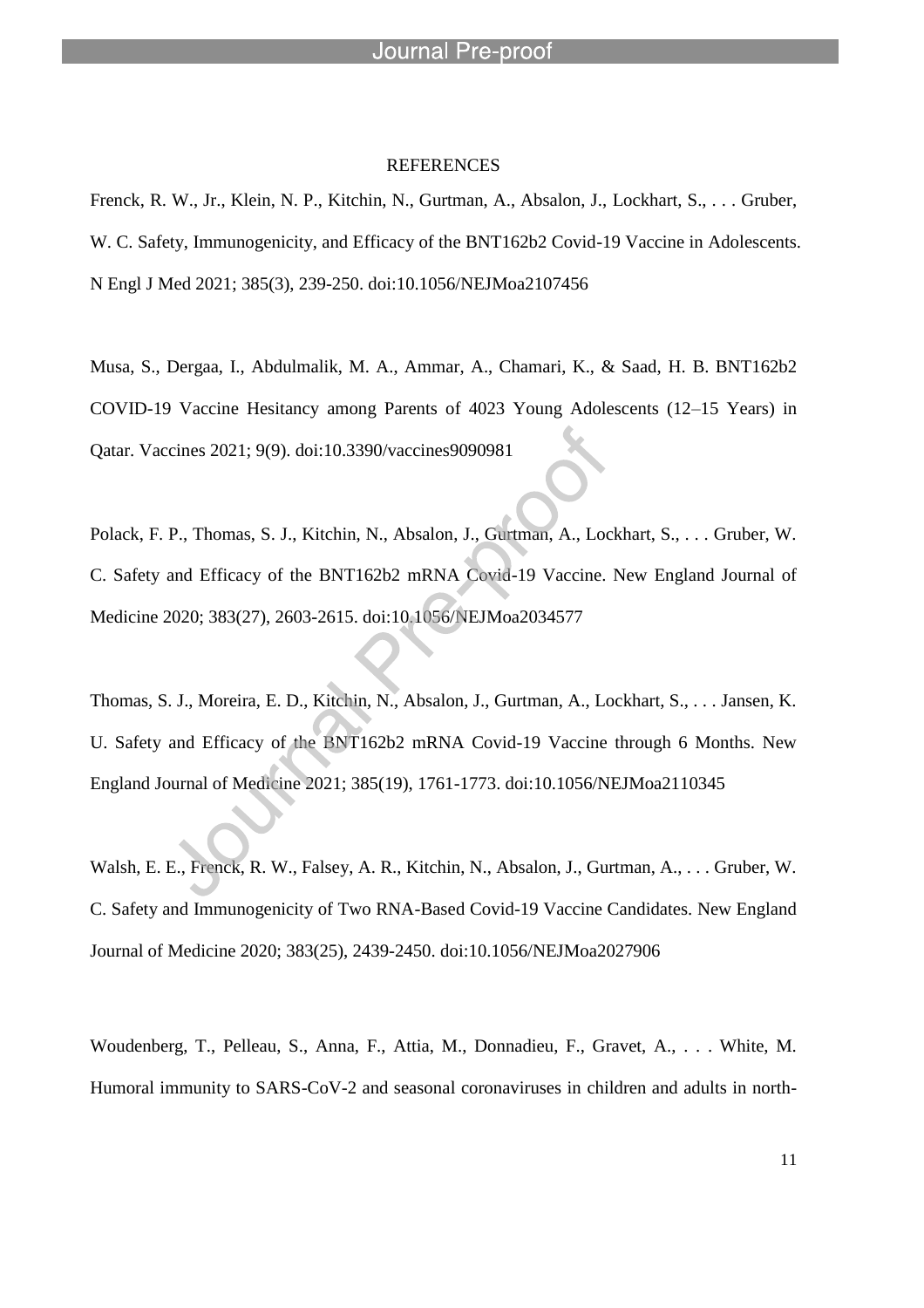

l

Figure 1. Self-reported adverse reactions over 14-day post-vaccination of both doses for adolescents and elders compared with middle-aged adults among BNT162b2 recipients.